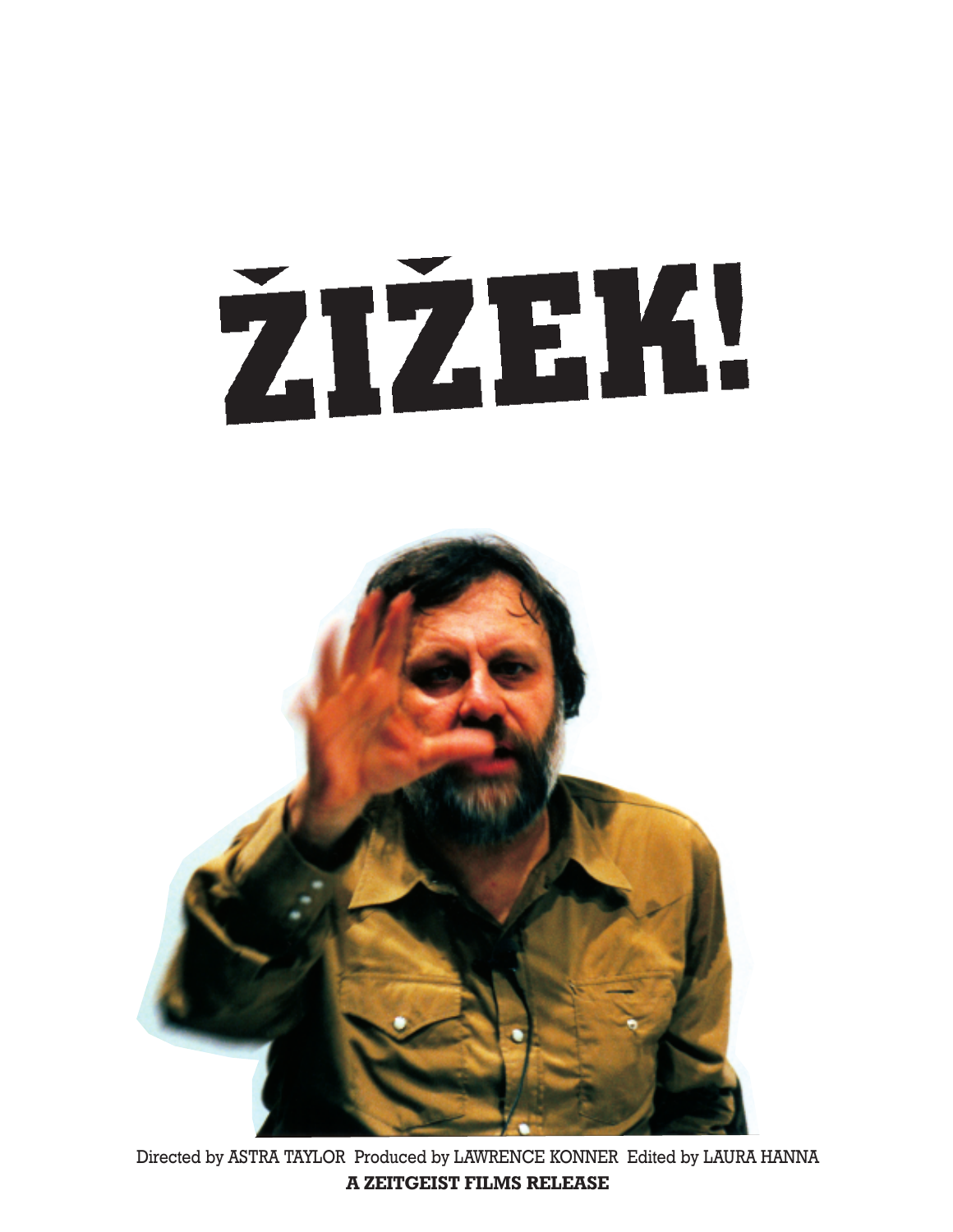# ŽIŽEK!

The author of works on subjects as wide-ranging as Alfred Hitchcock, 9/11, opera, Christianity, Lenin and David Lynch, Slovenian philosopher Slavoj Zizek is one of the most important—and outrageous—cultural theorists working today. This captivating, erudite documentary explores the eccentric personality and esoteric work of this incomparable academic and writer who has been called everything from "the Elvis of cultural theory" to "a one person culture mulcher".

ZIZEK! trails the eminent and intrepid thinker as he crisscrosses the globe—racing from New York City lecture halls, traversing the streets of Buenos Aires, pit-stopping at his home in Ljubljana, Slovenia. In transit, Zizek obsessively reveals the invisible workings of ideology through a unique blend of Lacanian psychoanalysis, Marxism and pop culture critique. He is also unafraid to turn his critical gaze on himself, offering cutting commentary on his personality, private life and growing international celebrity.

ZIZEK! is both an unforgettable lesson in philosophy and a compelling portrait of an intellectual maverick. Possessing the capacity to appeal to the uninitiated in a way no other philosopher before him could, Slavoj Zizek's combination of high and low culture will fascinate even those who once believed philosophy to be a bore.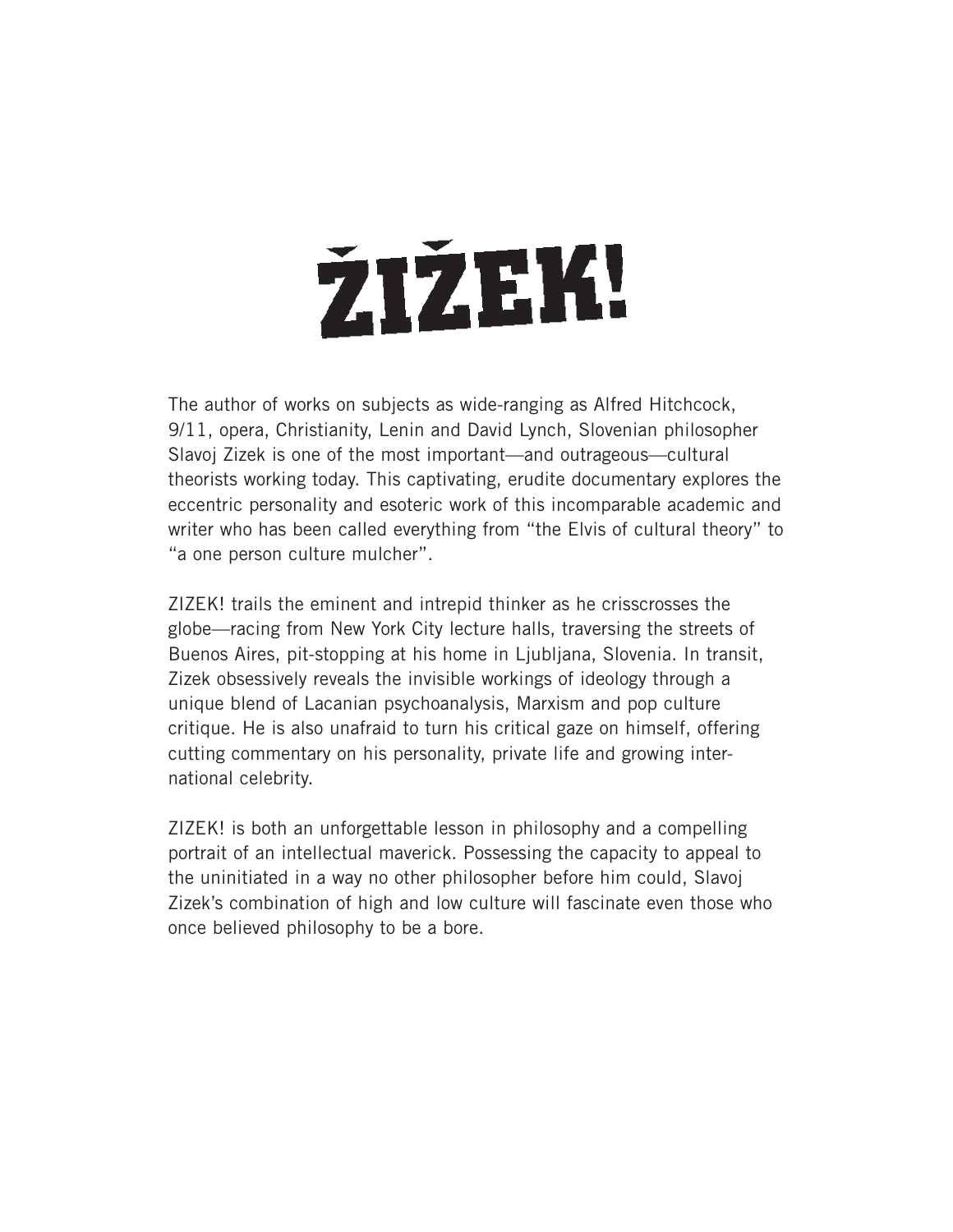# **SLAVOJ ZIZEK**

Slavoj Zizek, the "Elvis of cultural theory," has published over 50 books (translated into 20 languages) on topics ranging from philosophy and Freudian and Lacanian psychoanalysis, to theology, film, opera and radical politics. He was a candidate for, and nearly won, the Presidency of his native Slovenia in the first democratic elections after the break-up of Yugoslavia in 1990. According to a recent profile in *The New Yorker*, Slovenia has a "reputation disproportionately large for its size due to the work of Slavoj Zizek."

#### From the European Graduate School website (www.egsuniversity.org):

Slavoj Zizek is a professor at the Institute for Sociology, Ljubljana and at the European Graduate School EGS who uses popular culture to explain the theory of Jacques Lacan and the theory of Jacques Lacan to explain politics and popular culture. He was born in 1949 in Ljubljana, Slovenia where he lives to this day but he has lectured at universities around the world. He was analysed by Jacques Alain Miller, Jacques Lacan's son in law, and is probably the most successful and prolific post-Lacanian having published over fifty books including translations into a dozen languages. He is a leftist and, aside from Lacan he was strongly influenced by Marx, Hegel and Schelling. In temperament, he resembles a revolutionist more than a theoretician. He was politically active in Slovenia during the 80s, a candidate for the presidency of the Republic of Slovenia in 1990; most of his works are moral and political rather than purely theoretical. He has considerable energy and charisma and is a spellbinding lecturer in the tradition of Lacan and Kojeve.

Zizek has cast a very long shadow in what can only be termed "cultural studies" (though he would despise the characterization). He is an effective purveyor of Lacanian mischief, and, as a follower of the French "liberator" of Freud, Zizek's Lacan is almost exclusively transcribed in mesmerizing language games or intellectual parables. That he has an encyclopedic grasp of political, philosophical, literary, artistic, cinematic, and pop cultural currents—and that he has no qualms about throwing all of them into the stockpot of his imagination—is the prime reason he has dazzled his peers and confounded his critics for over ten years.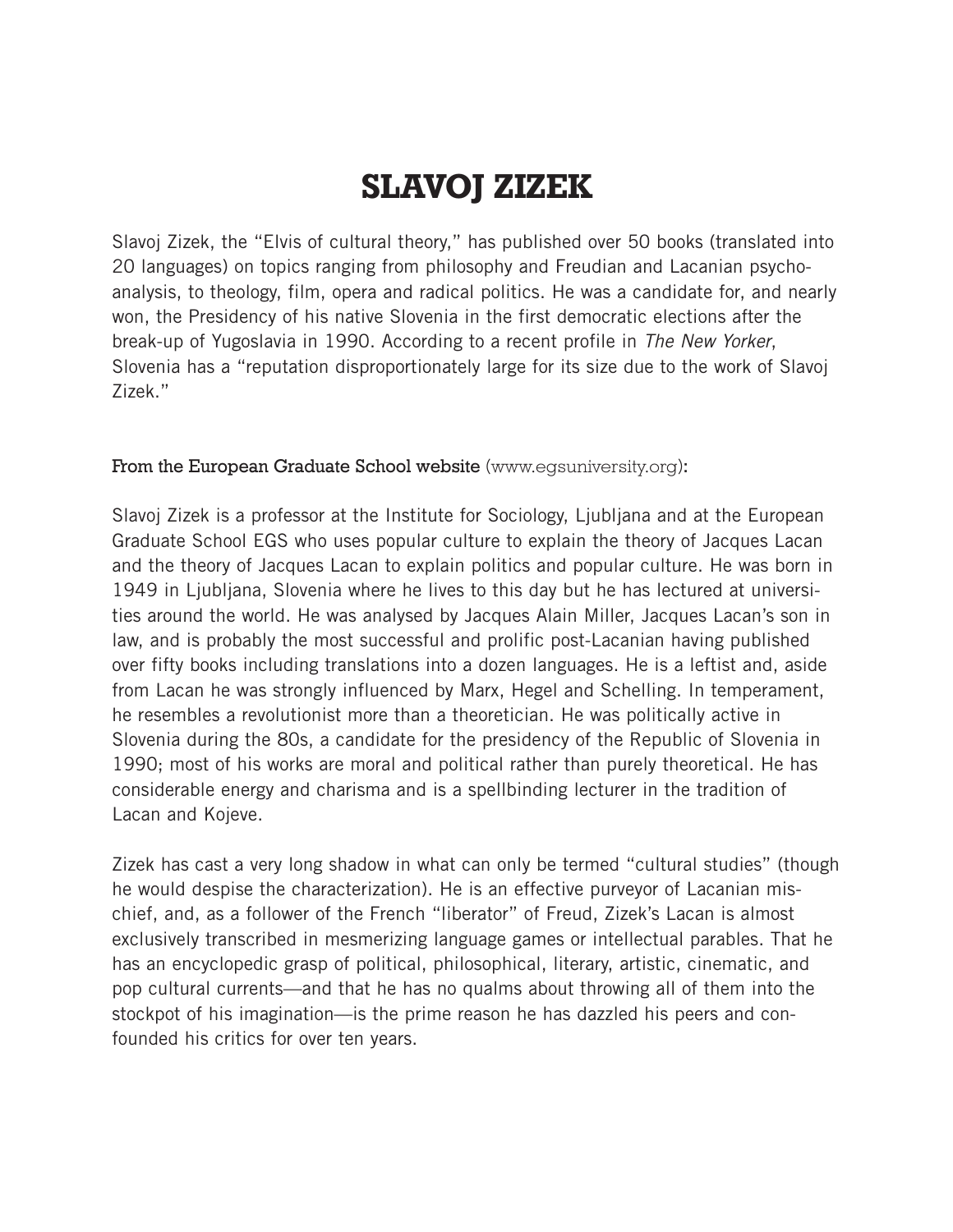### **A ZIZEK READING LIST**

#### **Books by Zizek**

**For They Know Not What They Do: Enjoyment as a Political Factor** Verso Books, 1991

**Looking Awry: An Introduction to Jacques Lacan through Popular Culture** MIT, 1992

> **The Sublime Object of Ideology** Verso Books, 1999

**The Fragile Absolute: Or, Why is the Christian Legacy Worth Fighting For?** Verso Books, 2000

**Welcome to the Desert of the Real: Five Essays on September 11 and Related Dates** Verso Books, 2002

> **Organs Without Bodies: On Deleuze and Consequences** MIT, 2003

**The Puppet and the Dwarf: The Perverse Core of Christianity** MIT Press, 2003

**Iraq: The Borrowed Kettle** Verso, 2005

#### **Books and articles on Zizek**

**"Enjoy Your Zizek!"** by Robert Boynton, *Lingua Franca* magazine, October 1998

**The Zizek Reader** by Slavoj Zizek, Elizabeth Wright, Edmond Leo Wright Blackwell, 1999

**"Marx Brother"** by Rebecca Mead, *The New Yorker*, March 2003

**Slavoj Zizek : A Critical Introduction**  (Modern European Thinkers)

by Ian Parker, Pluto Press, 2004

#### **Slavoj Zizek: Live Theory**

by Rex Butler, Continuum, 2005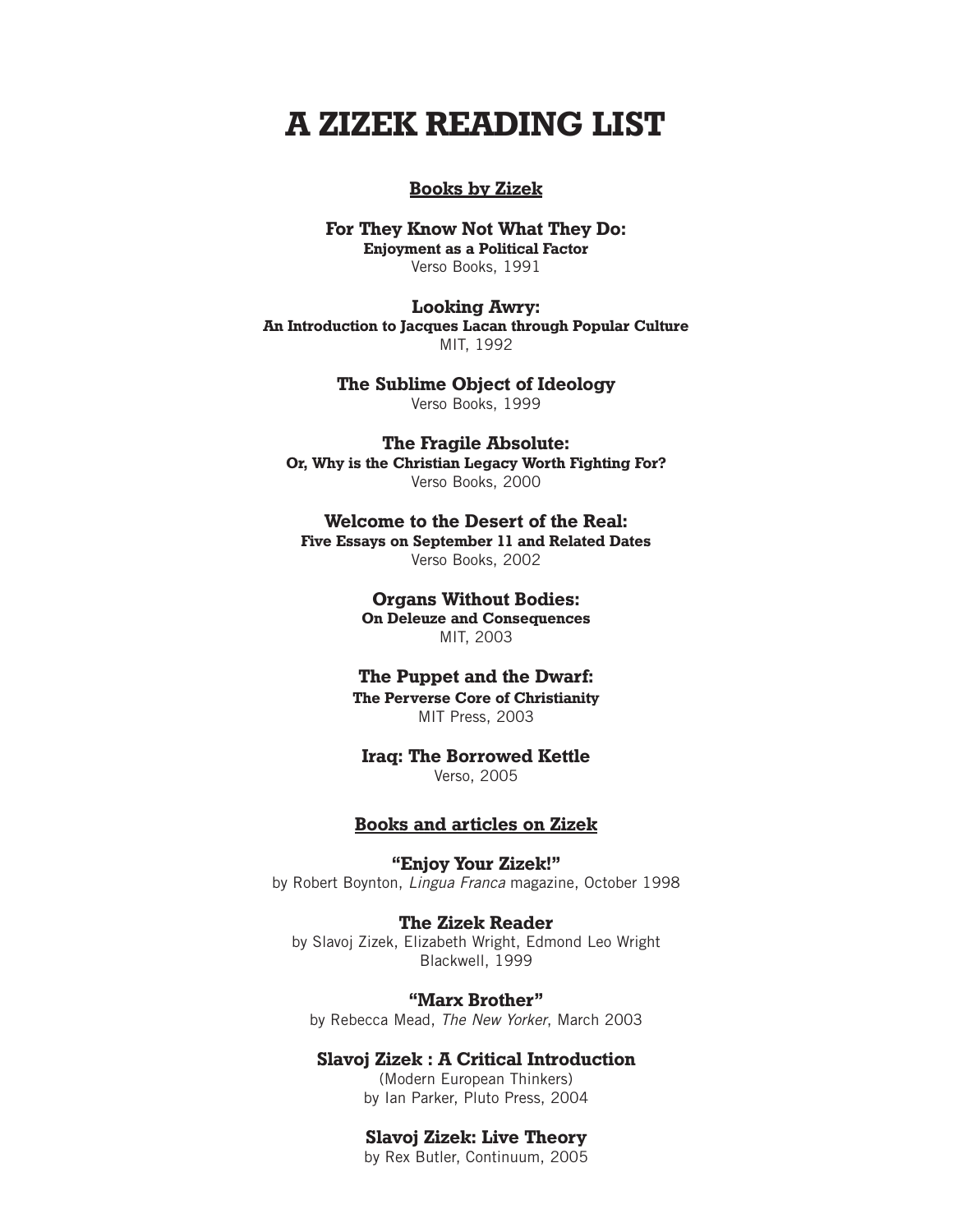## **THE FILMMAKERS**

#### **ASTRA TAYLOR / Director**

Astra Taylor was born in Winnipeg, Manitoba in 1979 and raised in Athens, Georgia. She currently divides her energy between scholarly pursuits and politically focused documentary filmmaking.

She holds an MA in Liberal Studies from the New School for Social Research and has been an instructor in sociology departments at the University of Georgia and State University of New York, New Paltz where she has taught classes on social theory, globalization, and the sociology of film. Her writing has appeared in the Monthly Review, the Nation, and Salon. In the spring of 2006 the New Press will publish her first book, an analysis of the contradictory and inspirational legacy of the 1960s for those who have come of age in the decade's shadow.

In 2001 she spent two months in southern Senegal with a partner producing and directing (and later editing) *The Miracle Tree: Moringa Oleifera*, a 45-minute documentary shot on digital video. The project was commissioned by an international NGO to record efforts of a local sustainable development project to alleviate the plight of infant malnutrition.

In the summer of 2002 she joined the Documentary Campaign, a New York City based not-for-profit corporation dedicated to the production and distribution of documentary films that promote social justices and human rights, to associate produce the Campaign's first feature, *Persons of Interest*. Directed by Allison Maclean (*Jesus' Son*), *Persons of Interest* is about the round up and detention of Muslims and Arabs in the aftermath of September 11th. The film was an official selection at the 2004 Sundance, Rotterdam, and Human Rights Watch film festivals and won the Amnesty International Humanitarian Award at the Chicago International Documentary Film Festival.

She founded Hidden Driver Pictures with Laura Hanna in early 2005.

#### **LAWRENCE KONNER / Producer**

Lawrence Konner has had a long and distinguished career as a screenwriter and documentary filmmaker. With his partner, Mark Rosenthal, Konner has written the feature films *The Jewel of the Nile*, *The Legend of Billie Jean*, *Desperate Hours*, *Mighty Joe Young*, *Mercury Rising*, and *Planet of the Apes*. Their most recent film, *Mona Lisa Smile*, starred Julia Roberts and was released in December 2003.

In television, Konner was the head writer on the series *Little House on the Prairie* and *Family*. In 2001 Konner received an Emmy Award nomination for Best Dramatic Writing for his work on the HBO series *The Sopranos*.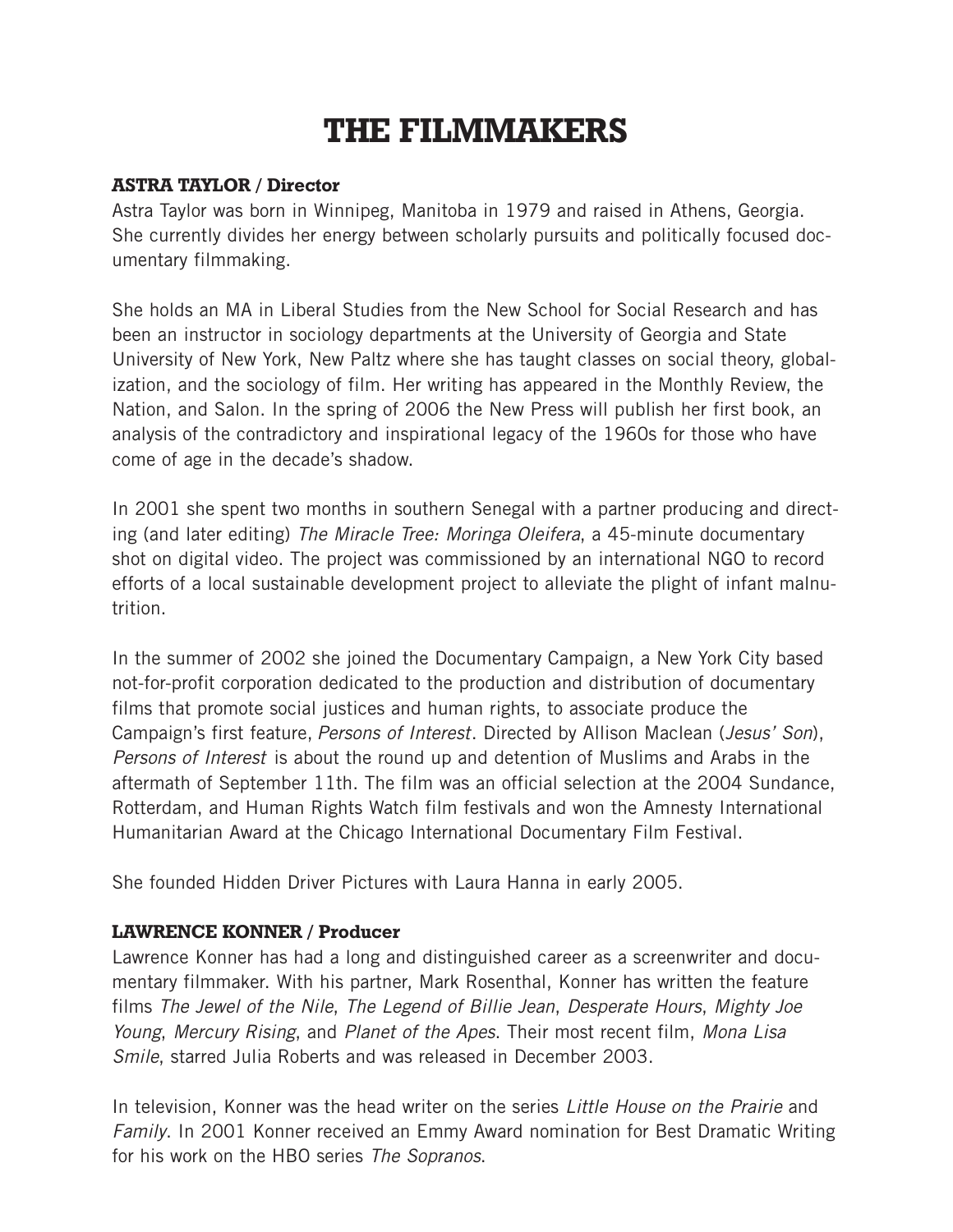In 1995, Konner produced and directed a documentary short, *One Thing I Know*, which premiered at the Sundance Film Festival, screened at the Cannes Film Festival, and won the Special Jury Prize at the U.S.A. Film Festival. In 2003 Konner produced *Persons of Interest*, a feature length documentary about the illegal detentions of thousands of Muslims in the aftermath of September 11th.

Konner is a former member of the Board of Directors of The Writers Guild of America, and a former Creative Director at the Sundance Institute. He is a member of The Academy of Motion Picture Arts and Sciences.

#### **LAURA HANNA / Editor and Sound Recordist**

Laura Hanna is a co-founder of Hidden Driver Pictures. She has worked in film/television in New York City for the past five years doing post production mixing, editing, sound design, as well as installation and location recording. The following is a partial list of projects she has worked on in the previous mentioned capacities: *Road to Paris* (CBS 2002), *Shots in the Dark* (CTV 2002), *JustifiableHomicide* (2002), *A Day in the Life of Africa* (2003), *The Perpetual Life Of Jim Albers* (Sundance 2003), *Academy Awards Open* (Errol Morris 2003), *Hollywood High* (AMC 2003), *Metallica: Some Kind of Monster* (DVD for feature Sundance 2004). She currently plays music with Hannah Marcus (Bar-None).

#### **MARTINA RADWAN / Director of Photography**

Martina Radwan started in her native Germany in the film industry in 1987 as a Camera Technician at ARRI, Berlin. In 1988 she began to work in production as an Assistant Camera, where she worked with DP's like Robby Mueller, Juergen Juerges and Sophy Mantigneux and directors like Wim Wenders and Albert Maysles.

In 1995 she moved to New York where she attended the film program at NYU. She broke into the industry as an AC for Lisa Rinzler and Wolfgang Held and started to work as 2nd Unit DP or operator for high-end production. In 1999 she attended a workshop with Gordon Willis.

At the same time she started to work as a Director of Photography and shoot features, documentaries and shorts. Her documentaries, such as *Vertical Traveler* and *Ferry Tales*, have been seen in numerous festivals and on PBS and HBO along with many of her shorts. Her work includes collaborations with directors like Rebecca Miller, Allison Maclean, Jenny Livingston, Pola Rappaport and Tina DiFeliciantonio.

In 2001 she worked with Ellen Kuras as 2nd Camera Operator on *Personal Velocity*, a feature directed by Rebecca Miller and produced by InDiGent. The film won the Cinematographer Award at the 2002 Sundance Film Festival and The Grand Jury prize for Best Film in 2002.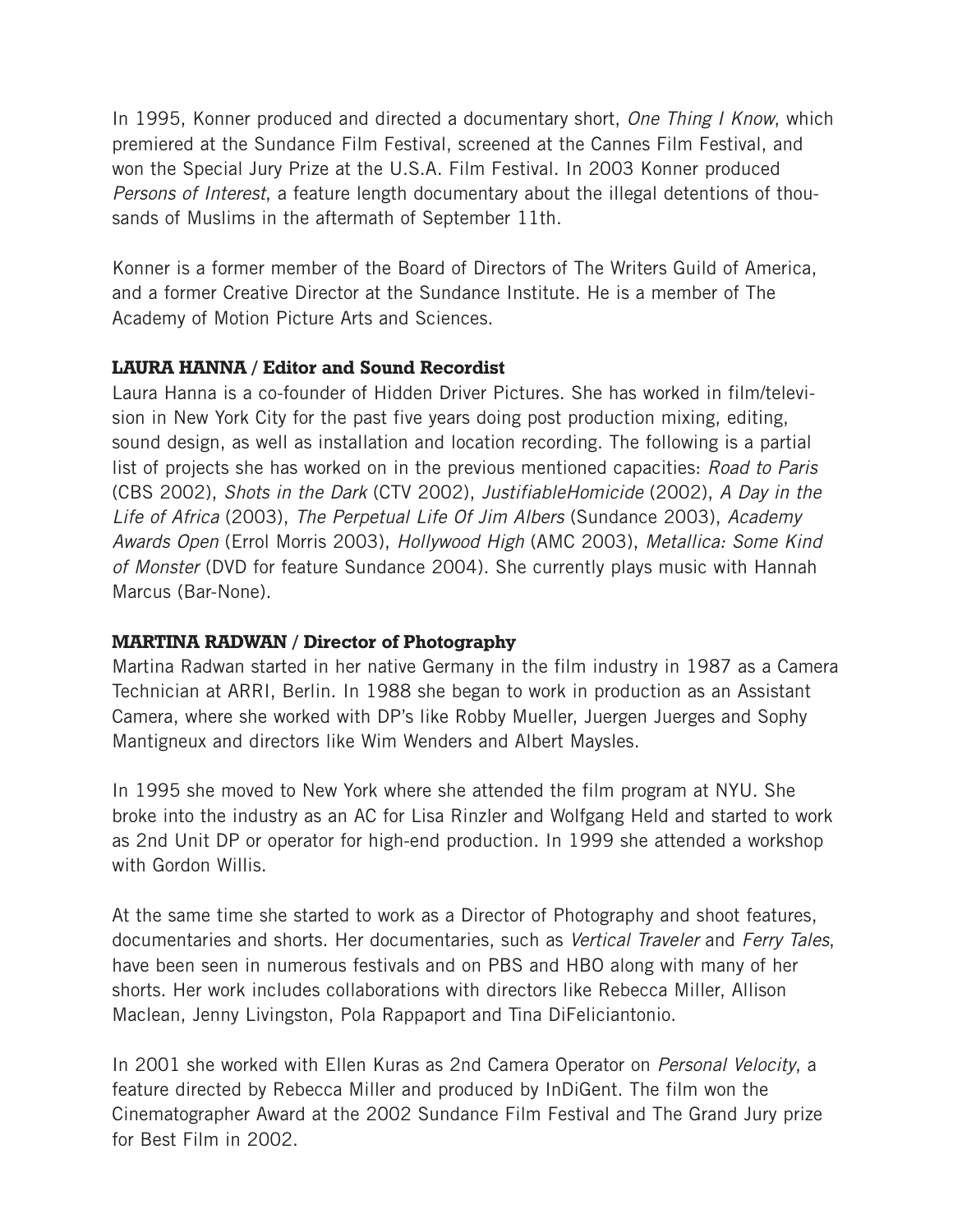In 2002 she completed one feature in LA and one feature in New York. She has traveled around the world for human rights documentaries and started to shoot commercials.

Currently she is working on a longterm documentary about the Dalton school and prepping for a feature in Lebanon. In early 2004 *Ferry Tales*, on which Radwan was DP, was nominated for an Academy Award.

#### **JESSE EPSTEIN / Director of Photography**

Jesse Epstein received an MA in documentary film and gender studies from NYU. She has directed, produced, field produced, and filmed documentary projects nationally and in Africa, India, and the Netherlands. She has worked extensively with the Media Activist organizations Deep Dish TV, Papertiger TV, and the Independent Media Center. Her PSA on teenage girls and body image appeared at the Media that Matters Film Festival, in conjunction with the Human Rights Watch International Film Festival, and on the Oxygen Channel for Women. Her film *Wet Dreams and False Images* about media manipulation and body received the Jury Award for Short Subject in the Online Section of the 2004 Sundance Film Festival, and the Best Use of Technology Award from the Urban Literary Film Festival in North Carolina. The film has also been selected by other film festivals including the New Orleans Film Festival, The San Francisco Independent Film Festival and The Full Frame Documentary Festival. She is the founder of GSS. Productions, a youth video program in Manhattan's Lower East Side. Jesse has also worked with the International Rescue Committee and Global Action Project to produce film projects with refugee youth.

#### **MOLLY SCHWARTZ / Animator**

Molly Schwartz was born in New York City, raised in Tulsa, Oklahoma, and studied painting at the school of the Art Institute of Chicago. She has lived in Chicago, Los Angeles, Nepal and currently resides in Brooklyn where she works as a professional animator. In addition to being an animator, compositor and designer, she is also a painter, potter and photo-taker.

#### **JEREMY BARNES / Composer**

Jeremy Barnes has played with Neutral Milk Hotel, Broadcast, Bablicon and Guignol. He is, like his music, nomadic. In the past year alone, has lived in England, Prague and New Mexico, gradually gathering the many instruments, musicians and ethnographies that would ultimately appear on *Darkness At Noon*, his most recent album released under the moniker A Hawk And A Hacksaw (released on The Leaf Label).